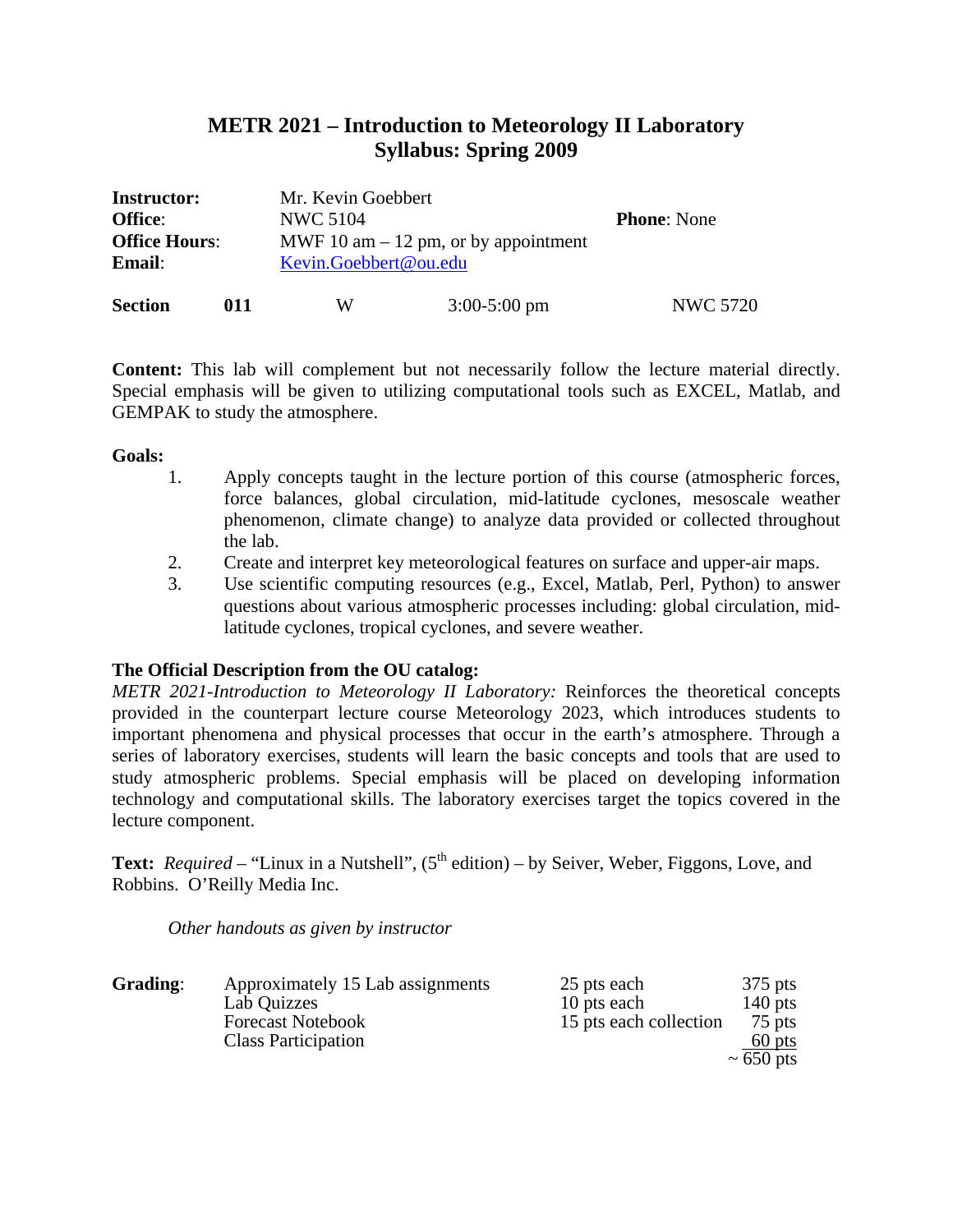# **Grading Scale:**

| $90-100$  | $(585 - 650 \text{ pts})$ | A |
|-----------|---------------------------|---|
| 80-89     | $(520 - 584 \text{ pts})$ | B |
| 70-79     | $(455 - 519 \text{ pts})$ | C |
| 60-69     | $(390 - 454 \text{ pts})$ | D |
| $00 - 59$ | $(< 389 \text{ pts})$     | F |

Lab Schedule<sup>\*</sup>: (\*Subject to change)

| Week    | <b>Topic</b>                      |
|---------|-----------------------------------|
|         |                                   |
| Week 1  | <b>Forecast Funnel</b>            |
| Week 2  | Introduction to Scripting         |
| Week 3  | <b>Making Model Maps</b>          |
| Week 4  | <b>Force Balances</b>             |
| Week 5  | Semi-permanent Wx Systems         |
| Week 6  | TBD                               |
| Week 7  | Div, Conv, Vorticity              |
| Week 8  | <b>Upper-level Advections</b>     |
| Week 9  | <b>SPRING BREAK</b>               |
| Week 10 | Mid-lat Cyclones                  |
| Week 11 | <b>Surface Analyses</b>           |
| Week 12 | <b>How Models Work</b>            |
| Week 13 | <b>Severe Weather Forecasting</b> |
| Week 14 | <b>Tropical Meteorology</b>       |
| Week 15 | TBD                               |
| Week 16 | Climate Change                    |

Lab Assignments: Lab assignments must be turned at the beginning of the next lab period, before the next lab begins. The only exceptions will be for extenuating circumstances (i.e. death in the family, hospitalization, etc.) when I am notified at least 24 hours in advance.

**Forecast Notebook:** You will be expected to keep a forecast notebook for the weather challenge. It will be collected after each forecast city during the following lab session. You will be expected to keep track of the weather one week before forecasting begins for the city, plus the two weeks of forecasts. More details are available on the forecast notebook handout.

**WxChallenge:** You are required to sign-up for the WxChallenge (http://wxchallenge.com/) hosted here at OU. This will give you an opportunity to begin honing your forecasting skills for many different parts of the U.S. and probably even a Canadian city. You will not be formally graded on your forecasts, except for recording them in your forecast notebook and turning it in at the requisite times. However, there will be the opportunity for extra credit! If you beat me once or twice for the entire forecast period your will receive 10 pts extra credit (equivalent to one lab quiz). If you beat me three or four times out of a possible five forecast periods during the semester, then you will receive 25 pts extra credit (equivalent to one lab grade). If you beat me all five times, then we will discuss when the time comes.